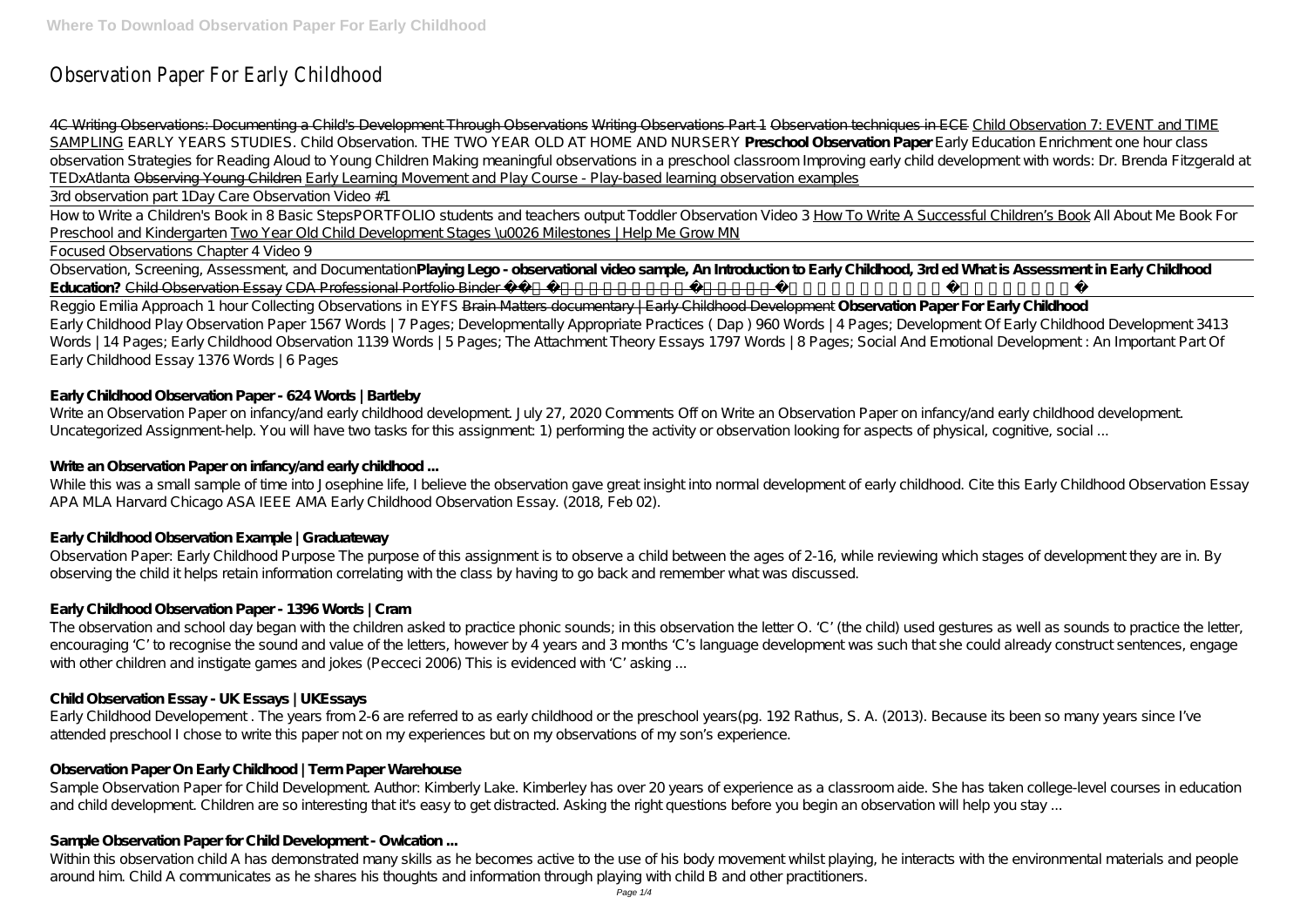# **Observation Report of Child Example - UK Essays**

Observation is taking place in the child's home over the course of two separate afternoons. Chris is a friendly and well spoken child who is small for his age. Chris is the youngest child in his family and both observations take place while his siblings are home.

# **Child Observation Essay | Bartleby**

What is observation in early childhood education? Observation in ECE is the process of tracking children's behavior over a period of time. Through meaningful and detailed documentation, educators are able to see patterns and plan age-appropriate activities, gain insight into how a child thinks about the world, and provide opportunities for educators to change the environment to promote growth and development.

Observing Children. Time observation finished: 9.45 Method: Narrative. Number of children: 5.Number of Adults: 2. Date: October 2009. Background: Child O is an only child from a single parent family and spends a lot of time with his mother and grandmother. He also suffers from a disorder which is supposed to infringe upon his social development.

# **The Importance of Observation in Early Childhood Education**

Read this essay on Early Childhood Observation (Copied). Come browse our large digital warehouse of free sample essays. Get the knowledge you need in order to pass your classes and more. Only at TermPaperWarehouse.com"

OBSERVATION OF YOUNG CHILDREN "By observation, we mean closely watch, listen to and generally attend to what a child is doing, and record your findings as accurately and objective as possible". Reasons why observations are so important: To ensure normative development

Observation of early childhood Observation of the Early Childhood An observation was held in the children"s wing of Tarrant County Junior College. A variety of children between the ages of two to six were observed in activities ranging from physical and motor to social and cognitive development.

# **Observation Of Early Childhood - Essay UK**

· Practice a variety of observation methods to document the experiences and learning of young children · Identify how relevant legislation, provincial and regulatory documents relate to observation and pedagogical documentation. · Your professor will provide you with a series of completed ...

Flag this paper! Early childhood is a time of dramatic and major changes for children, roughly aged between 2-6 years old, they move from an infant/toddler to a preschool and school aged children. The changes it brings span developmental areas including physical, emotional, and cognitive.

# **Observing Children Cutting Out With Scissors Free Essays**

File Type PDF Sample Early Childhood Observation Paper way is by collecting the soft file of the book. Taking the soft file can be saved or stored in computer or in your laptop. So, it can be more than a baby book that you have. The easiest quirk to manner is that you can also save the soft file of sample early childhood observation paper in your

# **Early Childhood Observation (Copied) - Term Paper**

# **Observation Techniques In Early Childhood and Education ...**

Early childhood development is crucial to how a person develops later on in life. Reasons for a how a person acts, behaves, and thinks can be traced back to their childhood circumstances and environment. Parents also play a very important role in a child's development.

#### **Conclusion - Early Childhood Development**

#### **Educ12375 Observation in Early Childhood**

#### **FREE Observation - Early Childhood Essay**

#### **Sample Early Childhood Observation Paper**

Ethnographic Observation Essay Example 733 Words | 3 Pages. I decided to do my ethnographic observation at Enterprise Elementary School. I went to the preschool on both Monday and Tuesday of SUU's fall break. They have three preschool classes throughout the day that last about an hour and a half each.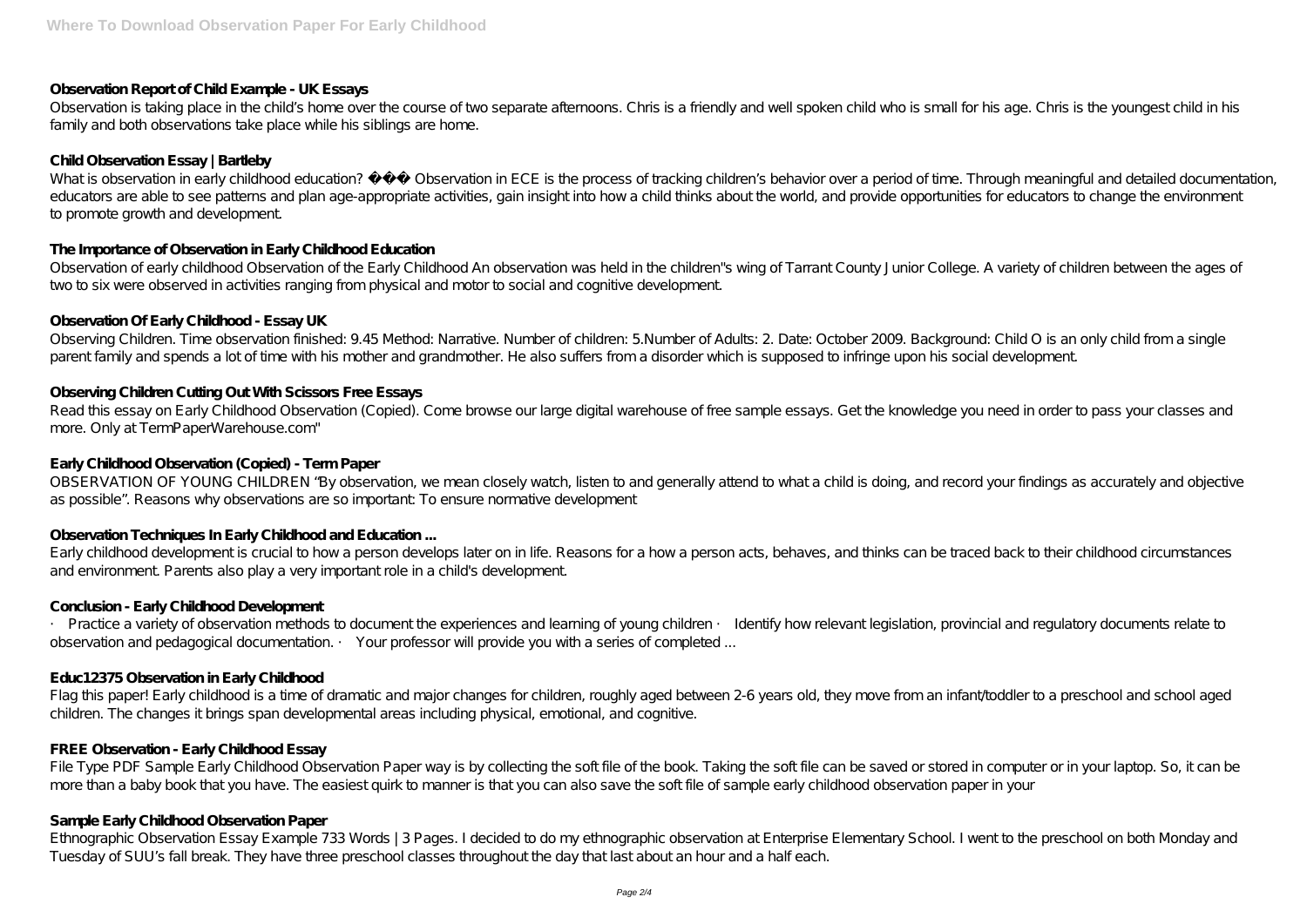4C Writing Observations: Documenting a Child's Development Through Observations Writing Observations Part 1 Observation techniques in ECE Child Observation 7: EVENT and TIME SAMPLING *EARLY YEARS STUDIES. Child Observation. THE TWO YEAR OLD AT HOME AND NURSERY* **Preschool Observation Paper** *Early Education Enrichment one hour class observation Strategies for Reading Aloud to Young Children Making meaningful observations in a preschool classroom Improving early child development with words: Dr. Brenda Fitzgerald at TEDxAtlanta* Observing Young Children Early Learning Movement and Play Course - Play-based learning observation examples

Observation, Screening, Assessment, and Documentation**Playing Lego - observational video sample, An Introduction to Early Childhood, 3rd ed What is Assessment in Early Childhood Education?** Child Observation Essay CDA Professional Portfolio Binder Preschool Child Development Associate

3rd observation part 1*Day Care Observation Video #1*

How to Write a Children's Book in 8 Basic Steps*PORTFOLIO students and teachers output Toddler Observation Video 3* How To Write A Successful Children's Book *All About Me Book For Preschool and Kindergarten* Two Year Old Child Development Stages \u0026 Milestones | Help Me Grow MN

Focused Observations Chapter 4 Video 9

While this was a small sample of time into Josephine life, I believe the observation gave great insight into normal development of early childhood. Cite this Early Childhood Observation Essay APA MLA Harvard Chicago ASA IEEE AMA Early Childhood Observation Essay. (2018, Feb 02).

Reggio Emilia Approach 1 hour Collecting Observations in EYFS Brain Matters documentary | Early Childhood Development **Observation Paper For Early Childhood** Early Childhood Play Observation Paper 1567 Words | 7 Pages; Developmentally Appropriate Practices ( Dap ) 960 Words | 4 Pages; Development Of Early Childhood Development 3413 Words | 14 Pages; Early Childhood Observation 1139 Words | 5 Pages; The Attachment Theory Essays 1797 Words | 8 Pages; Social And Emotional Development: An Important Part Of Early Childhood Essay 1376 Words | 6 Pages

# **Early Childhood Observation Paper - 624 Words | Bartleby**

Write an Observation Paper on infancy and early childhood development. July 27, 2020 Comments Off on Write an Observation Paper on infancy and early childhood development. Uncategorized Assignment-help. You will have two tasks for this assignment: 1) performing the activity or observation looking for aspects of physical, cognitive, social ...

# Write an Observation Paper on infancy/and early childhood ...

Sample Observation Paper for Child Development. Author: Kimberly Lake. Kimberley has over 20 years of experience as a classroom aide. She has taken college-level courses in education and child development. Children are so interesting that it's easy to get distracted. Asking the right questions before you begin an observation will help you stay ...

#### **Early Childhood Observation Example | Graduateway**

Observation Paper: Early Childhood Purpose The purpose of this assignment is to observe a child between the ages of 2-16, while reviewing which stages of development they are in. By observing the child it helps retain information correlating with the class by having to go back and remember what was discussed.

# **Early Childhood Observation Paper - 1396 Words | Cram**

The observation and school day began with the children asked to practice phonic sounds; in this observation the letter O. 'C' (the child) used gestures as well as sounds to practice the letter, encouraging 'C' to recognise the sound and value of the letters, however by 4 years and 3 months 'C's language development was such that she could already construct sentences, engage with other children and instigate games and jokes (Pecceci 2006) This is evidenced with 'C' asking ...

# **Child Observation Essay - UK Essays | UKEssays**

Early Childhood Developement . The years from 2-6 are referred to as early childhood or the preschool years(pg. 192 Rathus, S. A. (2013). Because its been so many years since I've attended preschool I chose to write this paper not on my experiences but on my observations of my son's experience.

#### **Observation Paper On Early Childhood | Term Paper Warehouse**

#### **Sample Observation Paper for Child Development - Owlcation ...**

Within this observation child A has demonstrated many skills as he becomes active to the use of his body movement whilst playing, he interacts with the environmental materials and people around him. Child A communicates as he shares his thoughts and information through playing with child B and other practitioners.